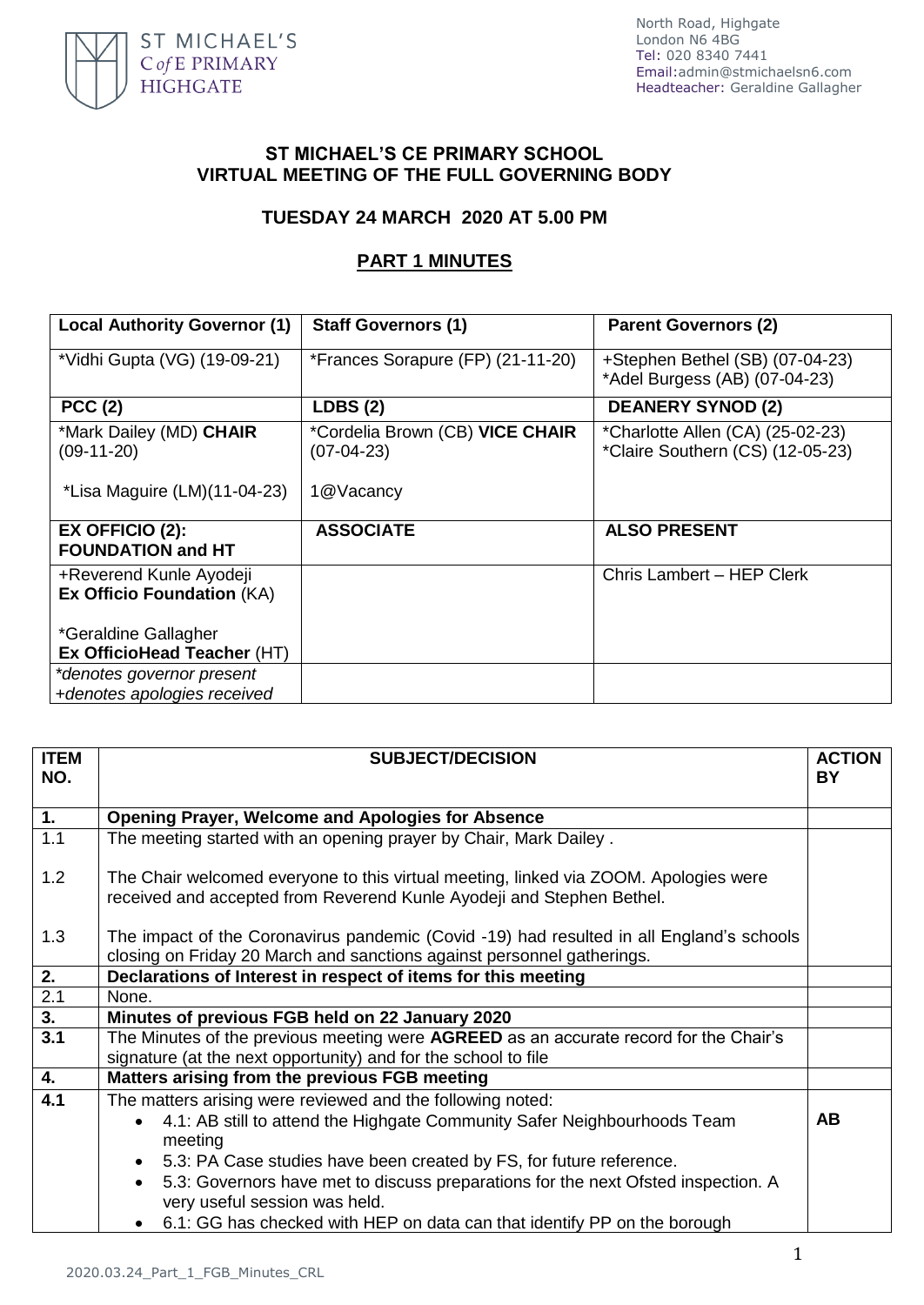٦

|     | database: nothing useful to report.                                                                          |           |
|-----|--------------------------------------------------------------------------------------------------------------|-----------|
|     | 7.2: the impact of the Covid 10 pandemic has been a priority; Strategic Committee                            | <b>MD</b> |
|     | yet to meet                                                                                                  |           |
|     | 8.2: AB attended BAME meeting at HEP                                                                         |           |
|     | 9.1: LDBS has started process to replace appointee Governor                                                  |           |
|     | 10.2: NQT Policy amended and now approved.                                                                   |           |
|     | 11.2: SEND information now on website and published in newsletter.                                           |           |
|     | 12.1: Succession planning - on the Agenda.                                                                   |           |
| 5.  | <b>Finance and Premises Committee Report</b>                                                                 |           |
| 5.1 | Governor Adel Burgess gave a verbal report on the key points from the previous Committee                     |           |
|     | meeting:                                                                                                     |           |
|     | a review made of the staff structure                                                                         |           |
|     | changes made in administration team have been successful                                                     |           |
|     | Assistant site manager proving to be a good appointment                                                      |           |
|     | Good levels of staff retention noted<br>$\bullet$                                                            |           |
|     | Effective support being provided in the classroom                                                            |           |
|     | SBM made a good presentation on sources of funding to the school<br>$\bullet$                                |           |
|     | 1 <sup>st</sup> draft of budget 2020 /21 received and approved; noted this was a deficit budget<br>$\bullet$ |           |
|     | which will require support from contingency funds.                                                           |           |
|     | Art therapy classes successful but costly; a cost benefit analysis to be made<br>$\bullet$                   | <b>NP</b> |
|     | Finance Policy and Data policy both reviewed and amended as required.                                        |           |
|     | Premises Policy updated.<br>$\bullet$                                                                        |           |
|     | Construction on adjacent site to commence shortly.<br>$\bullet$                                              |           |
|     | Recent antisocial incident at Highpoint had an impact on the school community<br>٠                           |           |
|     | Fire drill completed to full satisfaction<br>$\bullet$                                                       |           |
|     | On site building works scheduled for the summer: to include Library. School to liaise<br>$\bullet$           |           |
|     | with LDBS on this project.                                                                                   |           |
|     | LDBS made a site walk with school team to explore options for site development.                              |           |
|     | Some useful points raised. Governor Claire Southern (CS) has drafted a paper - to                            |           |
|     | be circulated shortly – on proposals for the works programme relevant to the                                 |           |
|     | curriculum. Focus given to the Library and IT provision. A space audit was also                              |           |
|     | suggested to ensure any project met both short and longer term school needs.                                 |           |
|     |                                                                                                              |           |
|     | Chair Mark Dailey confirmed that a meeting of the Strategy committee was scheduled for                       |           |
|     | 22 April. The paper from CS would inform discussion on capital projects, timing and costs.                   |           |
|     |                                                                                                              | <b>MD</b> |
|     |                                                                                                              |           |
|     |                                                                                                              |           |
| 6.  | <b>Children's Committee Report</b>                                                                           |           |
|     |                                                                                                              |           |
| 6.1 | Governor Cordelia Brown (CB) gave a verbal report: key points are:                                           |           |
|     | the Committee met on 11 March and reviewed the curriculum which was noted as                                 |           |
|     | being consistent and coherent across the subjects.                                                           |           |
|     | A specific review was made of the curriculum for history, geography and music and                            |           |
|     | in each subject there was good evidence of intention, impact, and implementation                             |           |
|     | Governors thanked teachers Peter, Ellise and John for their reports.                                         |           |
|     | The data summary report had been discussed and the school gave a positive report<br>on performance.          |           |
|     | The SEND Disability Policy (for staff use) had been reviewed and updated                                     |           |
|     | The SEND Information Report (for parents) had been reviewed and updated and                                  |           |
|     | posted to the website                                                                                        |           |

ST MICHAEL'S  $C$  of E PRIMARY **HIGHGATE**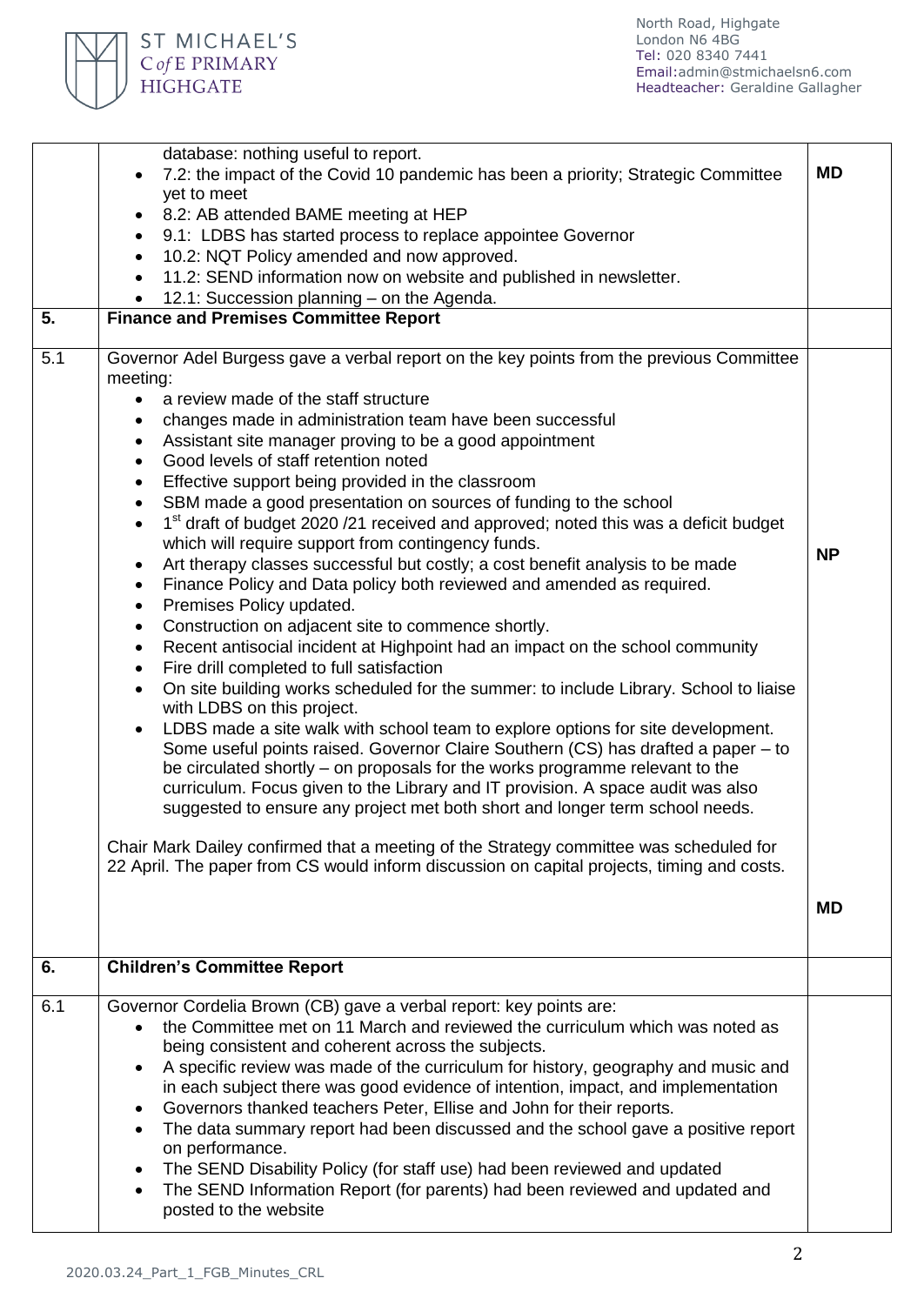

|     | • CB had inspected the Single Central Record (SCR) which was up to date and fully<br>compliant thanks to the focus and efforts of the administration team.                                                                                                                                                                                                                                                                                                                                                                                                                                                                                                                                                                                                                                                                                                                                                                                                                                                 |           |
|-----|------------------------------------------------------------------------------------------------------------------------------------------------------------------------------------------------------------------------------------------------------------------------------------------------------------------------------------------------------------------------------------------------------------------------------------------------------------------------------------------------------------------------------------------------------------------------------------------------------------------------------------------------------------------------------------------------------------------------------------------------------------------------------------------------------------------------------------------------------------------------------------------------------------------------------------------------------------------------------------------------------------|-----------|
|     | An on line safety day had been completed                                                                                                                                                                                                                                                                                                                                                                                                                                                                                                                                                                                                                                                                                                                                                                                                                                                                                                                                                                   |           |
|     | CB had completed a course on Safeguarding in schools.                                                                                                                                                                                                                                                                                                                                                                                                                                                                                                                                                                                                                                                                                                                                                                                                                                                                                                                                                      |           |
| 7.  | The Impact of Coranvirus (Covid 19)                                                                                                                                                                                                                                                                                                                                                                                                                                                                                                                                                                                                                                                                                                                                                                                                                                                                                                                                                                        |           |
| 7.1 | The Governors thanked GG, the SLT and all staff for their sustained efforts to manage the<br>school in the face of forced closure (on Friday 20 March) and the impact of the pandemic<br>Covid 19.                                                                                                                                                                                                                                                                                                                                                                                                                                                                                                                                                                                                                                                                                                                                                                                                         |           |
| 7.2 | The Headteacher (GG) reported:<br>The school had been proactive in planning for a forced closure but even so the impact of<br>the Government announcement without sufficient guidance increased workload<br>Staff have been organised to work at home and attend school site to work when on the rota<br>Due to the limitations of the current platform and complications accessing the preferred the<br>school had been forced to change to another platform: this was still a work in progress.<br>Support for pupils on free school meals, with EHCP plans and SEND needs had been<br>prepared and implemented. The provision for pupils of key workers has been organised;<br>there was an issue of staff availability due to absence.<br>The aim was to have the minimum number of pupils on site per day but ensure that all<br>pupils received the best possible support, whatever their circumstances.                                                                                             |           |
| 7.3 | The plan was in three phases:<br>Phase $1 -$ to Easter (9 April); guidance had been issued to staff on how to work from home,<br>GDPR, Safeguarding, CPD, expectations and how to provide on-line teaching. Parents<br>would be contacted as frequently as required for the next two weeks to provide support and<br>reassurance. Vulnerable pupils would be the key focus and Staff Governor Frances<br>Sorapure was leading on this support through scheduled home visits. The catering and<br>cleaning teams were still attending site daily to feed the pupils on site and clean the site.<br>Governors noted that up to 54 pupils could be on site each day but at present 11-15 were<br>attending. Even that lower number requires appropriate staff / pupil ratios to ensure care.<br>GG described the focus was also on keeping staff safe and attending to their wellbeing and<br>mental health. Communications with the local authority, other schools, staff and parents<br>was very demanding. | <b>FS</b> |
|     | Phase 2 – Easter break provision; a playgroup was being planned for vulnerable and key<br>worker pupils to be staffed by TA's and volunteers to enable teachers to have a full holiday<br>break. This plan was still being developed                                                                                                                                                                                                                                                                                                                                                                                                                                                                                                                                                                                                                                                                                                                                                                       | GG        |
|     | Phase $3 -$ to plan for the longer term when the school might be closed due to extended<br>staff absence: this might require sharing resources with other local schools. This plan was<br>still in development stage.                                                                                                                                                                                                                                                                                                                                                                                                                                                                                                                                                                                                                                                                                                                                                                                      |           |
| 7.4 | GG would write to parents on 25 March to update them on developments and plans. They<br>would be informed of office support (the office is down to one person); that parents cannot<br>come to site to collect pupils' belongings;.                                                                                                                                                                                                                                                                                                                                                                                                                                                                                                                                                                                                                                                                                                                                                                        | GG        |
| 7.5 | Governors noted that staff were working to an agreed plan; teachers were using on line<br>resources to support pupils; support staff were updating their skills as part of CPD and<br>HLTA's would also be expected to work with teachers using on line resources in due<br>course.                                                                                                                                                                                                                                                                                                                                                                                                                                                                                                                                                                                                                                                                                                                        |           |
|     | Governors noted that the SBM was looking at the possible financial impact of the school<br>closure noting that income was at risk but costs were likely to remain as per budget. The                                                                                                                                                                                                                                                                                                                                                                                                                                                                                                                                                                                                                                                                                                                                                                                                                       |           |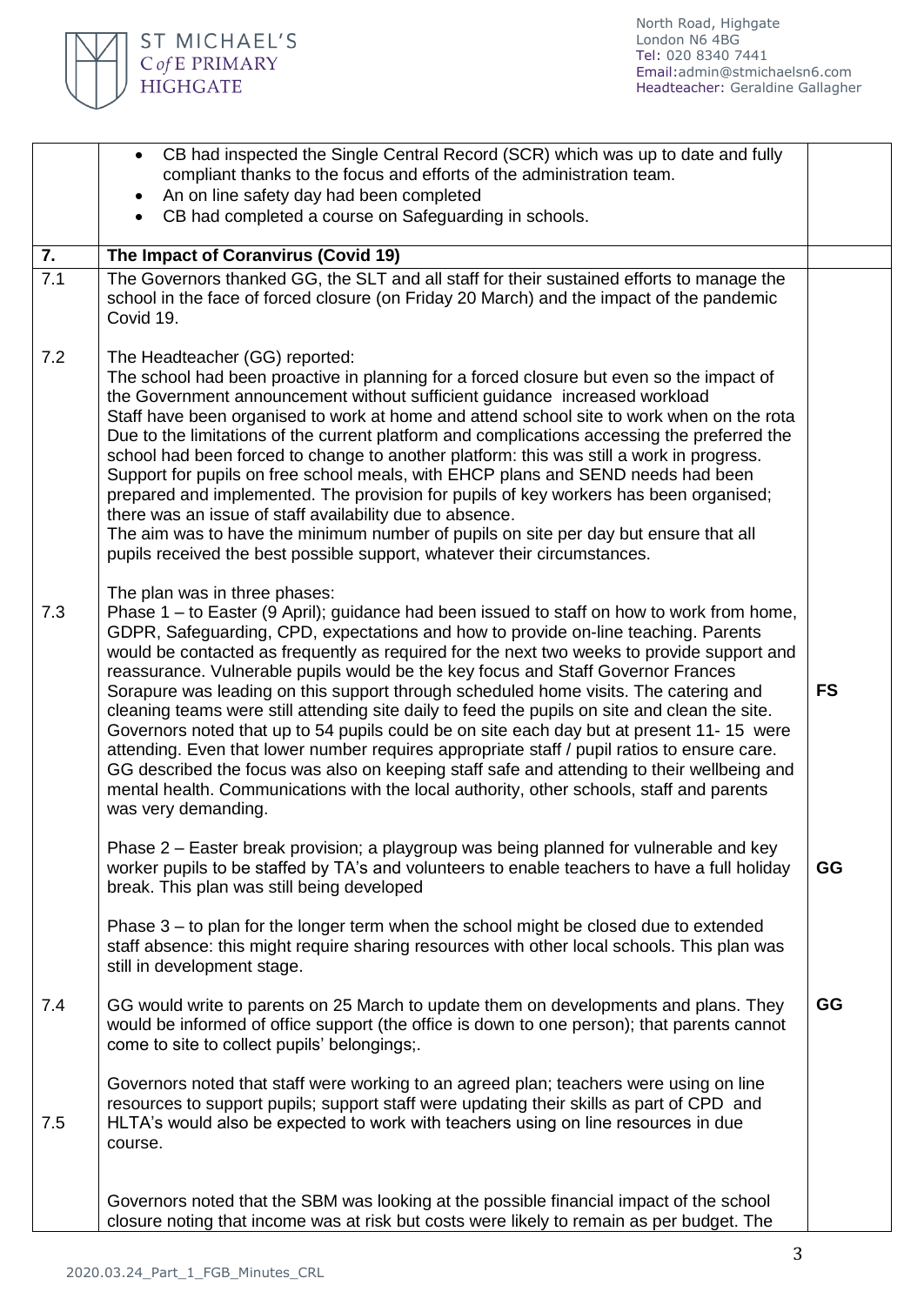

| Governors noted that the Headteacher and FS, being the only leaders on site, were already<br>fully stretched in trying to deliver the plan. Governors noted the impact of Covid 19 on the<br>Headteacher and staff on site as well as those staff who now need to self isolate. The<br>7.7<br>situation was changing daily and impacting on available resources. Every effort would be<br>made to keep lines of communication open with parents but this would depend on the<br>situation as it developed each day. The events would require a review of the Emergency<br>Plan and further risk assessments.                                             | GG                       |
|----------------------------------------------------------------------------------------------------------------------------------------------------------------------------------------------------------------------------------------------------------------------------------------------------------------------------------------------------------------------------------------------------------------------------------------------------------------------------------------------------------------------------------------------------------------------------------------------------------------------------------------------------------|--------------------------|
| Governors thanked the Headteacher and all her team for their significant efforts in<br>managing this very demanding situation. GG described how the school had changed<br>radically as a result of the impact of Covid 19; the school was functioning but the situation<br>7.8<br>was stretching and testing staff, parents and pupils. Staff had achieved much in a limited<br>period in support of the school.                                                                                                                                                                                                                                         |                          |
| 8.<br><b>Succession Planning</b>                                                                                                                                                                                                                                                                                                                                                                                                                                                                                                                                                                                                                         |                          |
| 8.1<br>Appointment of a new Chair<br>MD described the context: he was stepping down as Chair in July 2020 and there<br>were only two meetings (in May and July) to affirm a new appointment. It was noted<br>that two Vice Chairs were also required and a Chair of the Strategy Committee.<br>Cordelia Brown put her name forward for the role of Chair, stepping up from Vice<br>$\bullet$<br>Chair. This was supported by both Claire Southern and Adel Burgess. It was noted<br>that Cordelia had significant knowledge of the school, had already served a term as<br>Governor and would carry that knowledge and expertise into the role of Chair. | CB                       |
| 8.2<br>Proposals for Vice Chair<br>Adel Burgess offered to retain her role as Vice Chair and Chair of the Finance and<br><b>Resources Committee</b><br>Charlotte Allen offered to stand for the role of Chair of the Children's Committee and<br>$\bullet$                                                                                                                                                                                                                                                                                                                                                                                               | AB<br>CA                 |
| be the other Vice Chair able to support the new Chair, as required.                                                                                                                                                                                                                                                                                                                                                                                                                                                                                                                                                                                      |                          |
| 8.3<br>Proposal for Chair of the Strategy Committee<br>Claire Southern offered to Chair the Strategy Committee. After discussion it was<br>agreed that this role should also be combined with that of Vice Chair.                                                                                                                                                                                                                                                                                                                                                                                                                                        | $\mathsf{CS}\phantom{0}$ |
| Governors agreed to the proposed revised governance structure of Chair and three Vice<br>Chairs with each Vice Chair leading one of the Committees. It was agreed that formal<br>voting for these four positions would be on the Agenda of the May FGB and that governors<br>from whom apologies had been received would have the opportunity to put forward their<br>names during further discussion prior to the voting. Handover of responsibility of Chair to<br>take place at the July meeting.                                                                                                                                                     | <b>ALL</b>               |
| It was noted that Mark Dailey's term of office was due to end Governors thanked him for his<br>8.4<br>leadership and contribution in developing the school.                                                                                                                                                                                                                                                                                                                                                                                                                                                                                              |                          |
| The Chair noted that the Agenda remained full, despite the current situation, with an Ofsted<br>visit pending, capital works over the Summer and to manage the impact of Covid 19 in<br>returning the school to its normal fully functioning state.                                                                                                                                                                                                                                                                                                                                                                                                      |                          |
| 9.<br><b>Headteacher's Report</b>                                                                                                                                                                                                                                                                                                                                                                                                                                                                                                                                                                                                                        |                          |
| GG confirmed that her focus of effort had been in managing the impact of Covid 19 on the<br>9.1<br>school as reported above.                                                                                                                                                                                                                                                                                                                                                                                                                                                                                                                             |                          |
| 9.2<br>Building work on the adjacent site is due to start over Easter.                                                                                                                                                                                                                                                                                                                                                                                                                                                                                                                                                                                   |                          |
| <b>Chair's Report</b><br>10.                                                                                                                                                                                                                                                                                                                                                                                                                                                                                                                                                                                                                             |                          |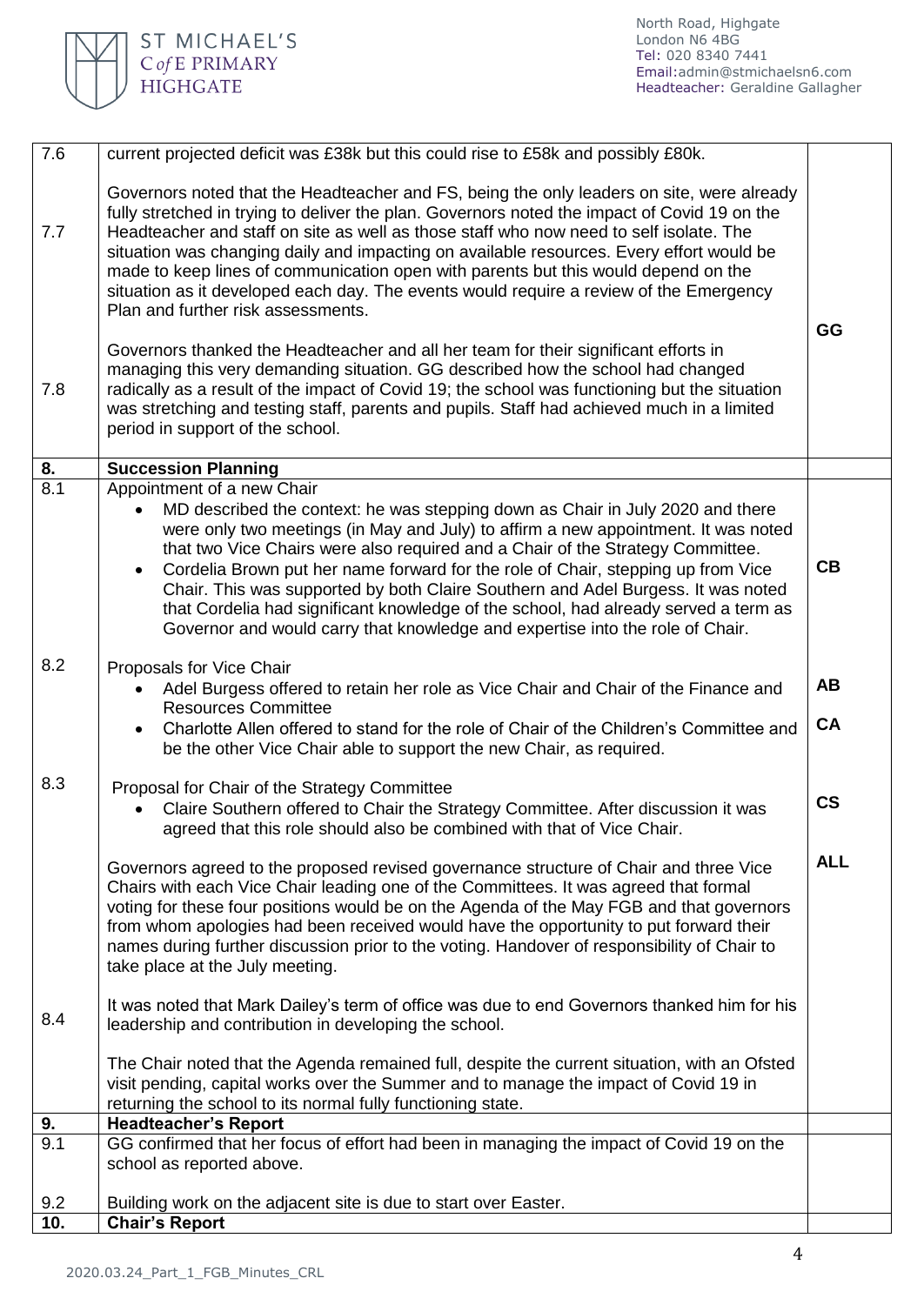

| 10.1 | MD stated that reports issued by HEP would continue to be circulated.                                                                                                  |           |
|------|------------------------------------------------------------------------------------------------------------------------------------------------------------------------|-----------|
| 10.2 | Virtual meetings might be required for some time and given the positive experience at this<br>meeting business should be able to be transacted efficiently.            | <b>MD</b> |
| 11.  | Governor visits, development and training                                                                                                                              |           |
| 11.1 | <b>Governor Visits</b><br>CA did a school visit as part of the preparation for the Ofsted inspection.                                                                  |           |
| 11.2 | <b>Governor Training</b><br>AB attended the HEP Conference seminar on Finance.<br>CB completed her Safeguarding training as the designated Safeguarding lead Governor. |           |
| 12.  | Any other business                                                                                                                                                     |           |
| 12.1 | There was no other business                                                                                                                                            |           |
| 13.  | Dates/time of next meeting                                                                                                                                             |           |
|      | The next FGB Meeting is on Wednesday 13 May at 7pm                                                                                                                     |           |
|      | The meeting date of the Strategy Committee has yet to be agreed.                                                                                                       |           |

There being no further Part 1 business, the meeting closed at 6.15pm.

The Chair thanked everyone for their attendance, wished the Governors and their families good health in these difficult times and asked that they all keep in touch.

Signed (Chair)………………………………………………….Date ……………………………………..

There were no Part 2 matters for discussion